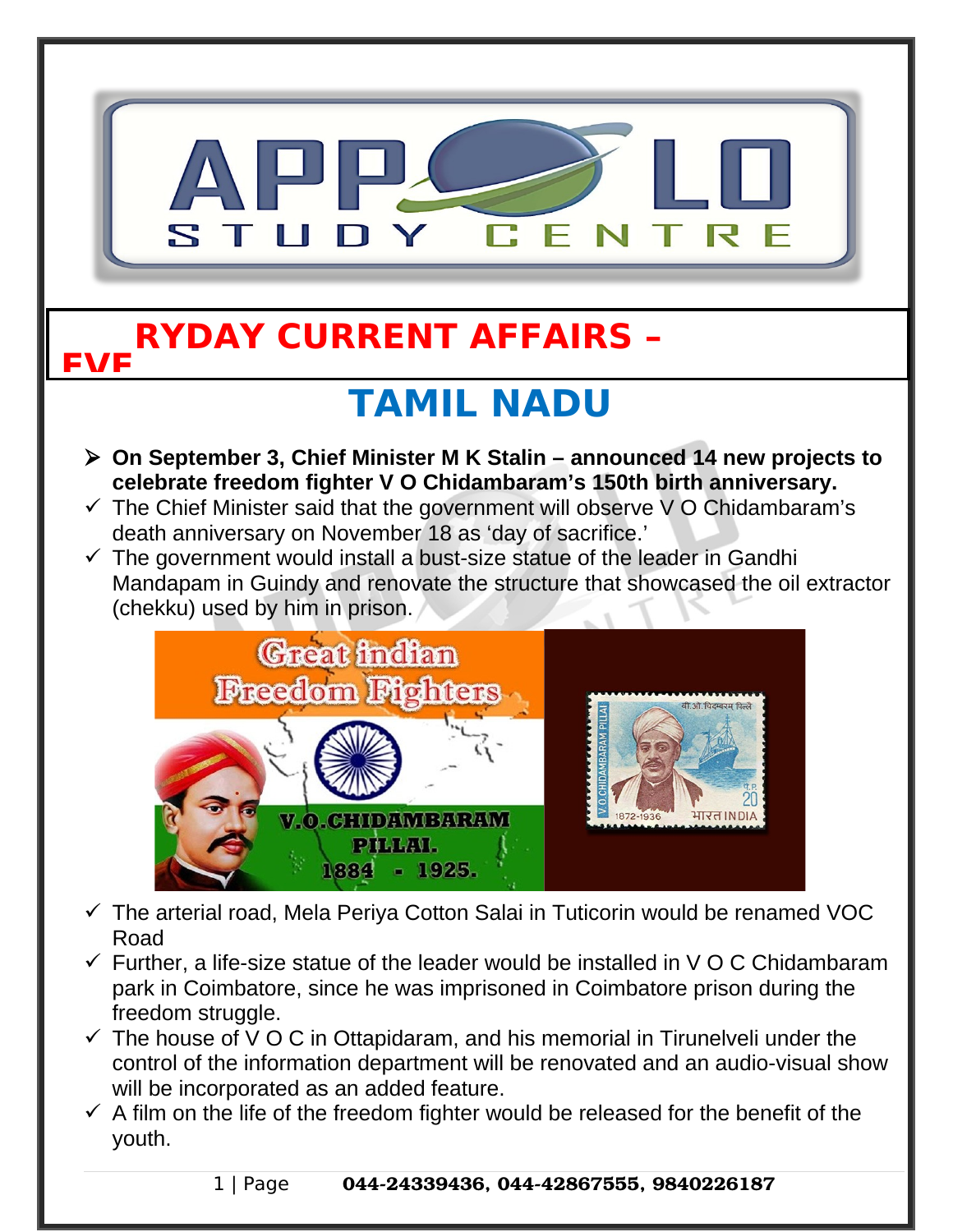- $\checkmark$  A Chair would be set up in Manonmaniam Sundaranar University in Tirunelveli in the name of V O Chidambaram.
- $\checkmark$  Additional classrooms, auditorium and memorial arch will be built at Rs.1.05 crore in the school in Tirunelveli where Chidambaram and poet Subramania Bharati studied.
- $\checkmark$  The state will give the Kappalottiya Tamilan V O C award to a Tamil who has made significant contributions in the field of ship-building, technology and transport.
- $\checkmark$  The award carries a cash prize of Rs. 5 lakh and citation.
- $\checkmark$  Further, all the government buildings to be constructed in Thoothukudi and Tirunelveli districts, from September 5 this year to September 5 next year, will be named after V O Chidambaram
- $\checkmark$  All the books penned by V O C will be renovated and sold at a cheaper price through Tamil Nadu Text Book Corporation
- $\checkmark$  An online conference on VOC would be arranged through Tamil University.
- $\checkmark$  The day of death of V O Chidambaram, November 5, will be observed as martyrs day.
- $\checkmark$  Ottapidaram in Thoothukudi, is the birthplace of VOC and he had served as a barrister at the Thoothukudi court
- **Greater Chennai Corporation has now issued detailed standard operating procedures (SOPs) for all civic services on September 2, 2021**



- $\checkmark$  This is the first time the civic body has put out the SOPs in public domain
- $\checkmark$  The citizen charter seeks to educate citizens about availing some of the services given by the civic body
- $\checkmark$  The SOPs have been made public on the official website of Chennai Corporation (https://chennaicorporation.gov.in/gcc/SOP/).
- $\checkmark$  The procedures for services related to property tax, birth and death certificates, road cut permission and building plan approvals are now made available
- $\checkmark$  The move is aimed at preventing delay and bribery as the public was provided with the information about the procedures for availing various civic services
- $\checkmark$  The SOPs provide details of documents required for applying, to whom the applications are to be made and also the charges to avail the services.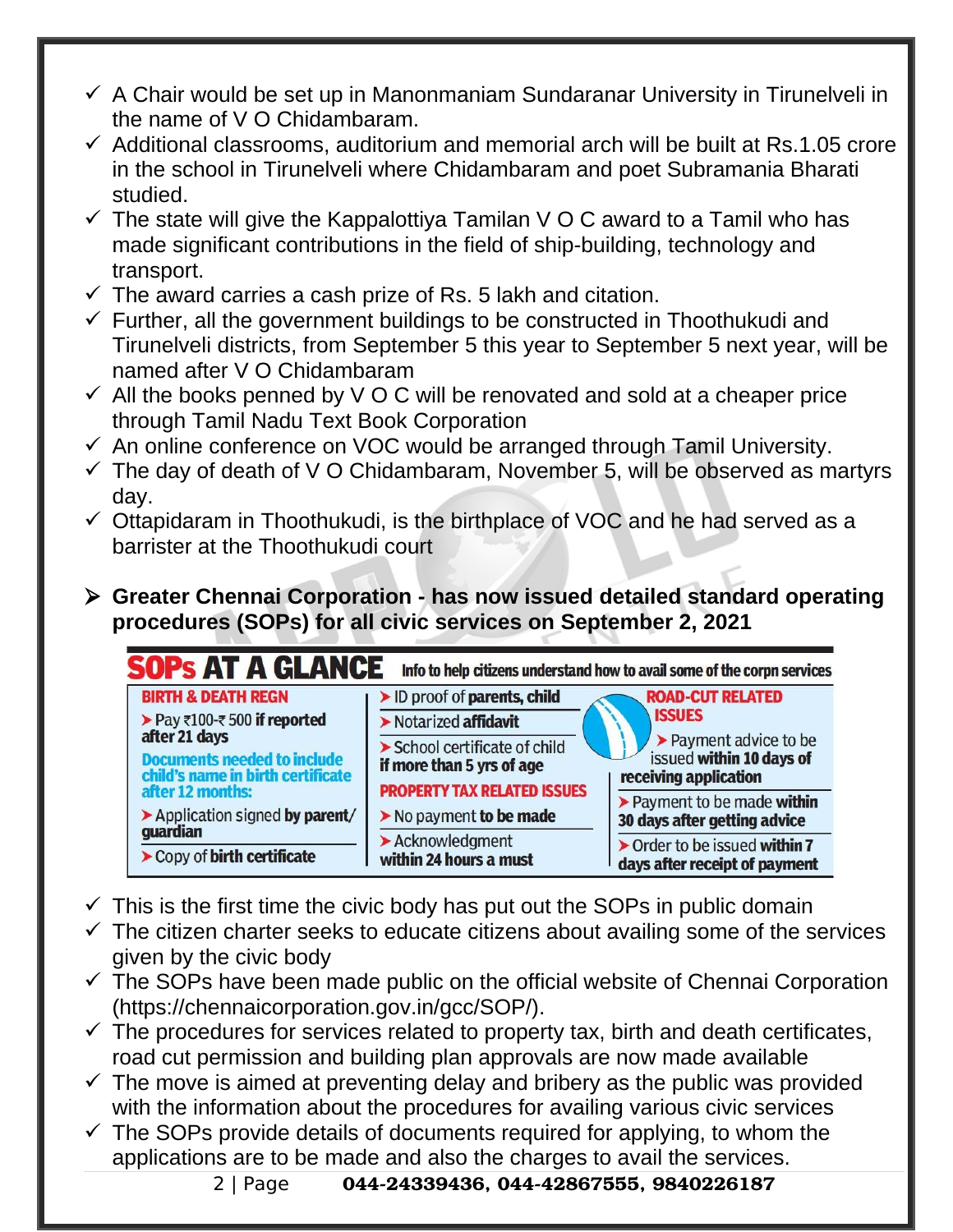**On September 3, Chief minister M K Stalin - announced a 'manimandapam' (memorial) for the renowned 19th century Tamil scholar Iyothee Thass Pandithar in North Chennai on the sidelines of his 175th birth anniversary.** 



- $\checkmark$  This was mentioned by the CM while making a suo motu announcement under Rule 110
- $\checkmark$  It was Iyothee Thass who gave political currency to the term 'Dravidian', though it was first used by Bishop Robert Caldwell in his work – 'A Comparative Grammar of Dravidian Languages'.
- $\checkmark$  Anti-caste social reformer and Tamil activist, Iyothee Thass Pandithar was a multifaced personality and was a writer, researcher, historian, anthropologist, publisher, journalist, doctor, public speaker, linguist, polyglot, ideator, activist and a relentless crusader
- $\checkmark$  lyothee Thass Pandithar was born as Kathavarayan in Royapettah in Chennai on May 20, 1845
- $\checkmark$  Out of reverence and affection for his guru, he took the name of lyothee Thass after his teacher, Iyothee Thaasa Kaviraja Pandithar
- His grandfather, Kanthappan handed over palm leaf manuscripts of 'Thirukkural**'** and 'Naaladiyar' to British civil servant Francis Whyte Ellis and helped towards their publication
- $\checkmark$  Iyothee Thass Pandithar. founded the Advaita Sabha in 1870 with the objective of fighting caste system and 'Dravida Mahajana Sabhai' in 1891.
- $\checkmark$  During the 1881 census, he stressed on enumerating the Dalits as 'Aathi Tamils' (Ancient Tamils) and not as Hindus.
- $\checkmark$  During this time, he also launched the magazine 'Dravida Pandiyan'.
- $\checkmark$  In 1893, Iyothee Thass Pandithar got in touch with Col HS Olcott first president of Theosophical Society and eventually embraced Buddhism.
- $\checkmark$  Thus, Iyothee Thass Pandithar became a forerunner to Babasaheb Ambedkar in embracing Buddhism.
- $\checkmark$  In 1907, he also founded the publication, Oru Paisa Thamizhan and later ran it as Thamizhan, which was in circulation till his death in 1914.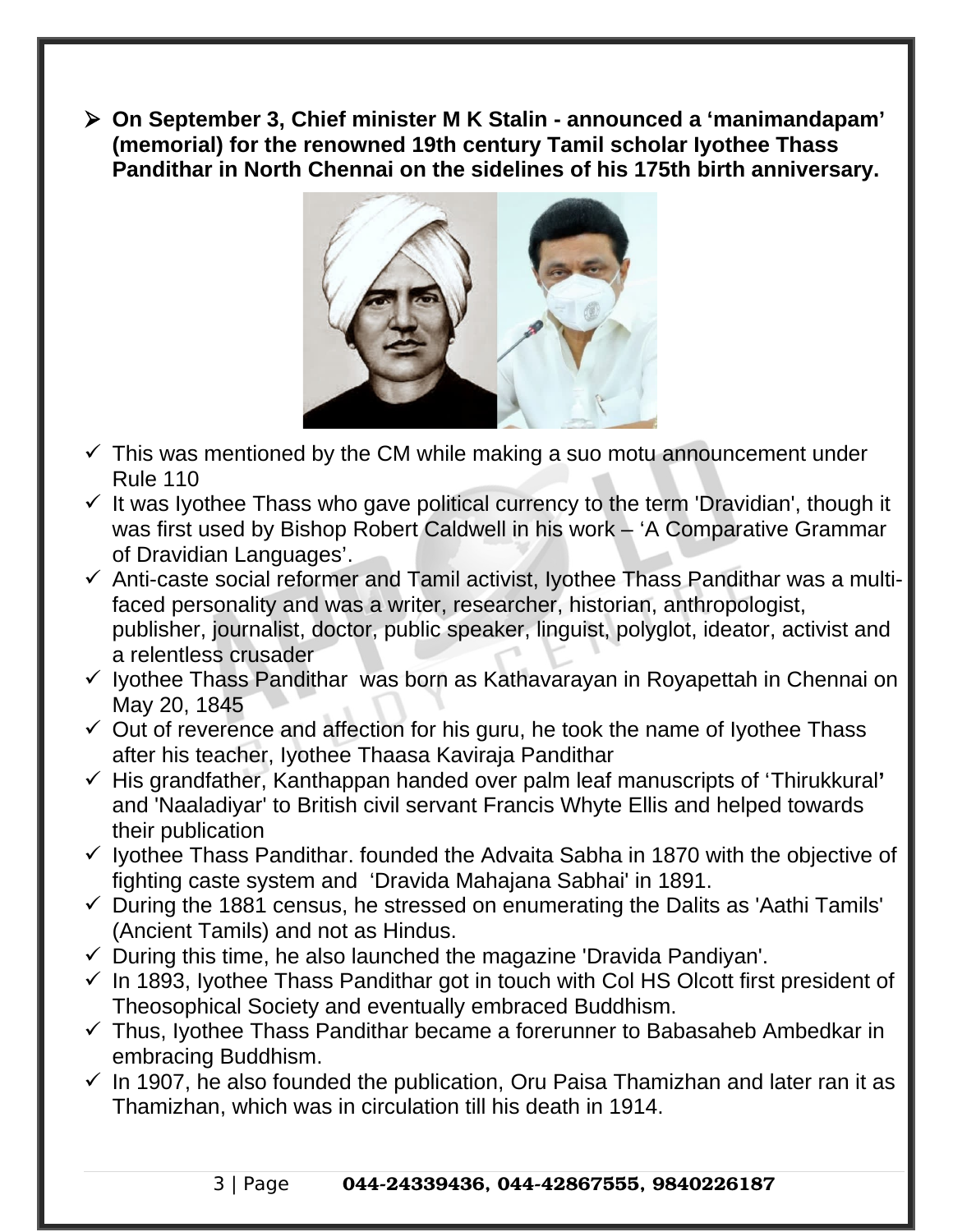- **Tamil Nadu government has proposed to set up a mega sports city near Chennai and plans to build Olympic academies in four regions of the state.**
- $\checkmark$  Tamil Nadu Industrial Development Corporation (TIDCO) has been requested to select consultants who will be preparing the Techno–Economic Feasibility Report (TEFR) for the project
- $\checkmark$  This was announced by minister for Youth Welfare and Sports Development Siva V Meyyanathan in the state assembly on September 3
- $\checkmark$  The government is also looking to establish mini stadia across all the assembly constituencies.
- $\checkmark$  Each mini stadium will be built at a cost of Rs 3 crore.
- $\checkmark$  Out of the 234 constituencies in Tamil Nadu, only 25 have stadium and mini stadia will be built in the remaining 209 constituencies in a phased manner.
- **The state government has decided to make Silambam, a prehistoric martial art developed in the state, as one of the sporting disciplines eligible for recruitment under 3% sports quota.**
- $\checkmark$  'Yoga for Complete Health' mobile app would be developed by Tamil Nadu Physical Education and Sports University
- $\checkmark$  High-altitude training centre is being established at Udhagamandalam at a cost of Rs 5 crore
- $\checkmark$  The government has sanctioned Rs 7 crore for establishing Sailing Academy and Centre of Excellence in Sailing in Chennai
- $\checkmark$  Further, Rs 2.58 crore has been allocated for establishing Centre of Excellence for Canoeing and Kayaking near Tamil Nadu Physical Education and Sports University campus in Melakottaiyur
- $\checkmark$  Overall, 11 Tamil Nadu athletes took part in the recently concluded Tokyo **Olympics**
- **The Tamil Nadu Pollution Control Board to launch a 'web-based GeoSpatial Services (GSS)' portal to geo-tag industrial polluters in state**
- $\checkmark$  The portal has been launched in association with Institute of Remote Sensing (IRS) at Anna University
- $\checkmark$  It use satellite maps to monitor various industries including those categorised as 'red' according to their functioning
- $\checkmark$  The portal, first-of-its-kind in the entire country, will act as a decision support system to monitor the industrial consents and authorizations issued by the pollution control board
- $\checkmark$  It will also provide details such as location of the industry, type, category, consented quantity, renewal status, adherence to discharge/ emission protocols, similar category of industry in the vicinity, nearby river or water body in to which effluents are discharged among others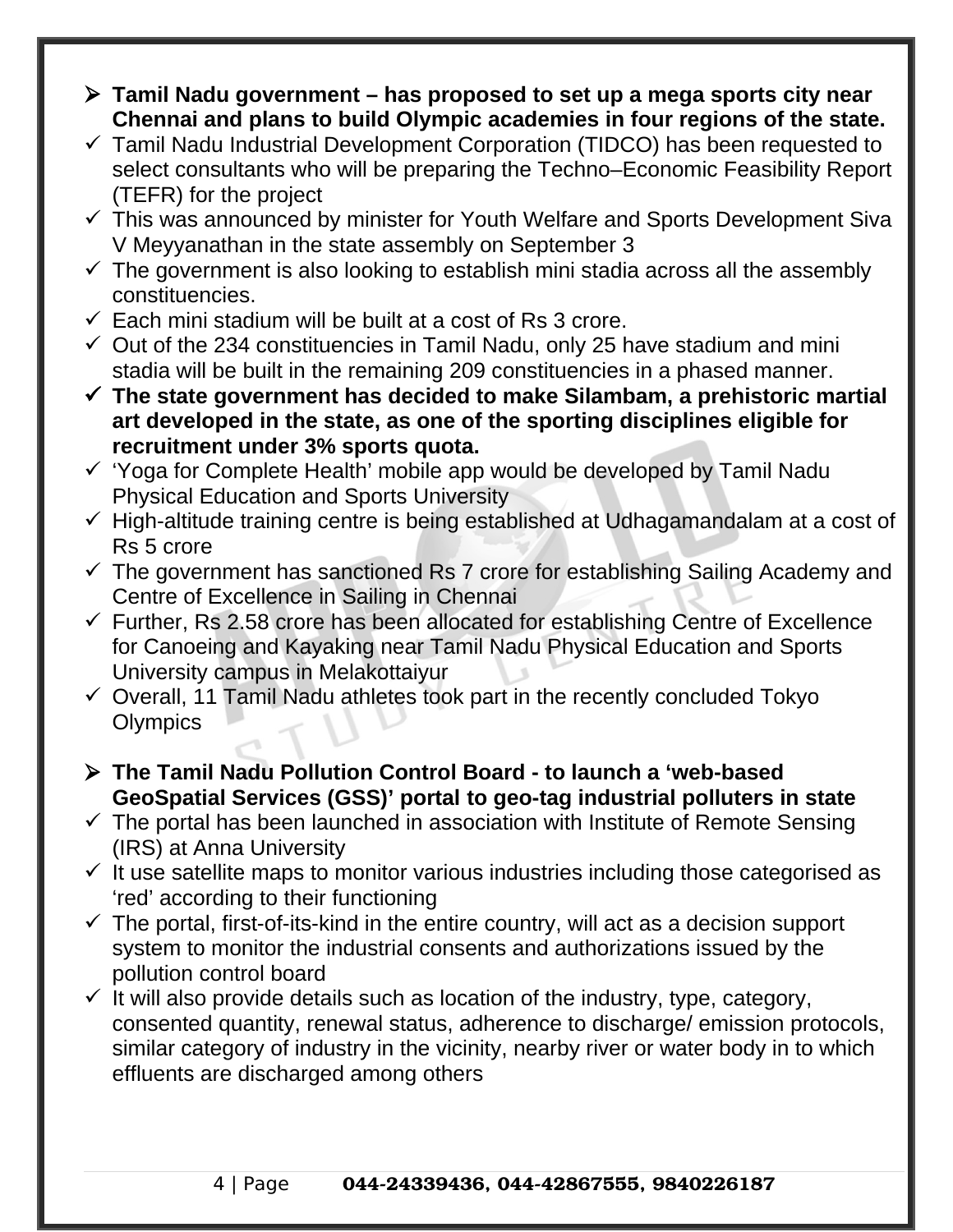| KNOWING THE APPLICATION                                                                                                                                                   |                                                                                                                                                               |  |
|---------------------------------------------------------------------------------------------------------------------------------------------------------------------------|---------------------------------------------------------------------------------------------------------------------------------------------------------------|--|
| <b>WHAT</b>   TNPCB and Institute<br>of Remote Sensing, Anna<br>University, are mapping all                                                                               | from monitoring stations of<br>CPCB and TNPCB will be<br>integrated into the system                                                                           |  |
| industries in Tamil Nadu<br>through satellite images to<br>create a 'web-based geo<br>spatial services' system for                                                        | ▶ Water quality data analysed<br>from field samples will also<br>be incorporated                                                                              |  |
| regular monitoring                                                                                                                                                        | > An exclusive tool built-in to<br>the system will enable TNPCB                                                                                               |  |
| $\blacktriangleright$ The satellite images<br>captured by Resourcesat, an<br>Indian remote sensing<br>satellite, will be of 5.8m<br>spatial resolution                    | officials to extrapolate air<br>pollution data measured from<br>a specific point to the<br>surrounding region                                                 |  |
| <b>HOW</b> In the phase-1 of the                                                                                                                                          | <b>ADVANTAGE</b>   The system will<br>help faster decision making                                                                                             |  |
| project, data related to all<br>industries like type, category,<br>consent to establish and                                                                               | during emergency situations<br>like accidents in the<br>industries                                                                                            |  |
| operate, renewal status,<br>adherence to discharge/<br>emission protocols, similar<br>category of industry in the<br>vicinity will be integrated<br>with the spatial data | > TNPCB officials will also be<br>able to track expiry and<br>renewal of permission for<br>every industry in the state<br>and plan inspections<br>accordingly |  |
| > Area of up to 5km radius<br>around every industry will be<br>mapped                                                                                                     | $\triangleright$ All these routine works are<br>being done manually till now,<br>the geospatial system will                                                   |  |
| Real time air pollution data                                                                                                                                              | automate it                                                                                                                                                   |  |

- $\checkmark$  The intranet system can be of great use in emergencies such as leakage of poisonous gases
- $\checkmark$  It can also help the authorities concerned to make on-site and off-site rescue and rehabilitation plans, using details about the number of villages and the number of people living in the vicinity
- $\checkmark$  The National Remote Sensing Agency (NRSA) has agreed to provide satellite maps for institutions like Anna University.
- $\checkmark$  All the industries in the state will be mapped from satellite images collected from Resourcesat, an Indian remote sensing satellite with a 5.8m spatial resolution.
- $\checkmark$  Satellite images of the industries along with the infrastructure and resources up to a radius of 5km around every industry will be mapped.
- **The State government to set up common effluent treatment plants (CETPs) in 10 locations in Erode and Namakkal districts to prevent discharge of effluents from industries into water bodies**
- $\checkmark$  This was announced by minister for environment and climate change Siva V Meyyanathan in the state assembly on September 3.
- $\checkmark$  The CETPs would be established with state and Central funding
- $\checkmark$  The move is expected to prevent pollution of Cauvery in Erode and Namakkal districts due to the discharging of chemical waste into the river by the dyeing units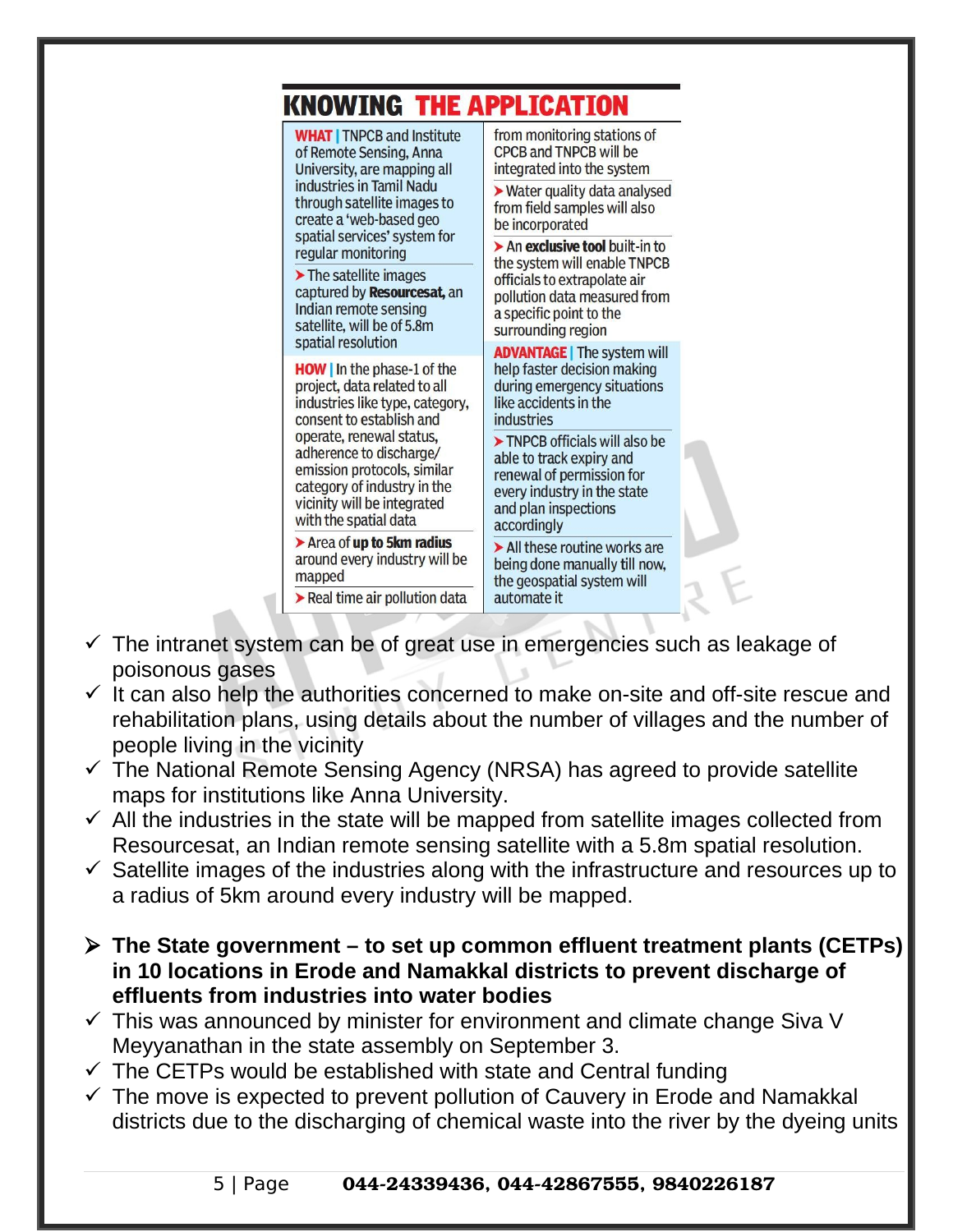- $\checkmark$  At present, there are 37 CETPs in the state of which 13 are in the tannery sector and 19 have been installed for textile bleaching and dyeing units.
- $\checkmark$  The TNPCB has installed three online continuous water quality monitors in river Cauvery, Noyyal, Bhavani and Kalingarayan canal in the region to monitor the water quality on a real-time basis.
- $\checkmark$  The facility also covers Thamirabarani in Tirunelveli district.
- $\checkmark$  Apart from this, the department had installed 34 continuous ambient air quality (AAQ) monitoring stations to check the air quality in industrial areas and cities
- $\checkmark$  The government has decided to install AAQ monitoring stations in all district headquarters and in towns that have more than 1 lakh population, as per the Minister.
- $\checkmark$  There were 50,650 industries in the state.
- $\checkmark$  The Central Pollution Control Board has categorised the highly polluting industries as Red (12,722 industries), medium polluting industries as Orange (26,739) and less polluting industries as Green (11,169) based on the pollution index score.
- **The Tamil Nadu government plans to spend Rs.100 crore over the next five years to get the prestigious Blue Flag certification for the Marina and nine other beaches in the state.**
- $\checkmark$  As a first step, the government had set a target to obtain the certification for two beaches in 2021-22.



- $\checkmark$  Kovalam Beach chosen as pilot beach for this programme, to be implemented by Department of Environment with funding from Society for Integrated Coastal Management and Union Ministry of Environment and Forests
- $\checkmark$  This was announced by environment minister Siva V Meyyanathan in the assembly on September 3, while replying to the debate on the demand for grants
- $\checkmark$  Blue Flag certification is an internationally recognised eco-label granted by Denmark-based NGO 'Foundation for Environment Education' to beaches that meet 33 criteria under four categories — quality, safety, environmental education and information.
- $\checkmark$  The criteria to be evaluated in the certification process includes the setting up of beach management committees, display of information about the beach and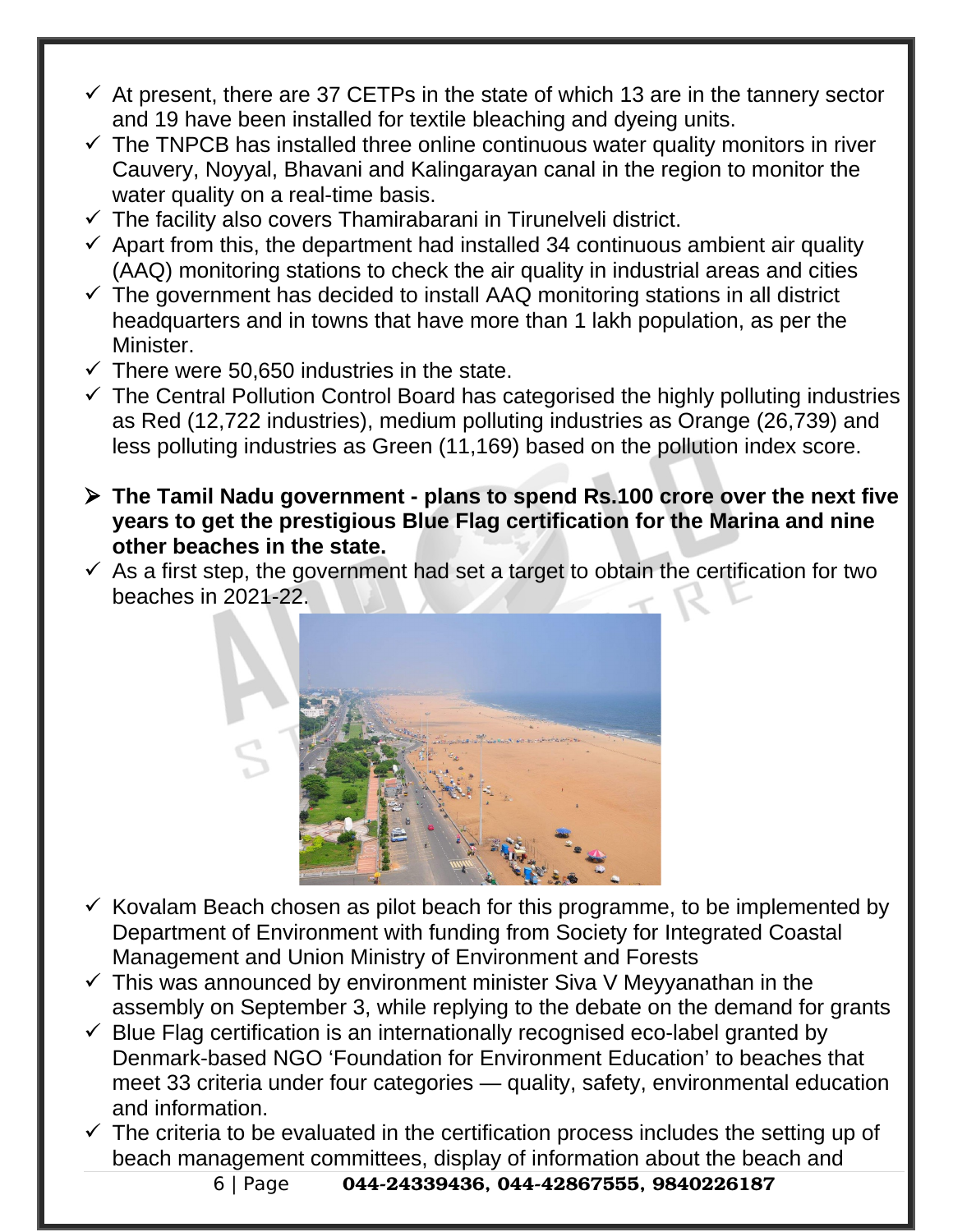bathing water quality, public safety measures, managing of sensitive areas, conducting environmental education activities, and monitoring marine and freshwater sensitive habitats.

- $\checkmark$  Apart from Marina, the government seeks to obtain the blue flag for Manalmekudi and Kottaipattinam in Pudukottai district, Kushi in Ramanathapuram, Silver beach in Cuddalore, Neelankarai in Chengalpet, Kameshwaram and Neithal Nagar in Nagapattinam, Naravakkam in Villupuram and Kayalpattinam in Tuticorin.
- $\checkmark$  The government will spend Rs.10 crore for each beach and the programme will be implemented through the tourism department
- $\checkmark$  So far eight beaches in India have been certified with the prestigious blue flag tag.
- $\checkmark$  These are Kappad in Kerala, Kasarkod and Padubidri in Karnataka, Radha Nagar in the Andamans, Rushikonda in Andhra Pradesh, Ghogkla in Diu, Shivrajpur in Gujarat and Golden beach in Odisha.
- $\checkmark$  Further, Tamil Nadu Pollution Control Board would be upgraded to meet new challenges due to climate change, at a cost of Rs 32 crore, said the Minister
- **The government has started constructing concrete walls and bio-fencing reserve forests in and around Chennai to prevent encroachment and garbage dumping at a cost of Rs. 25 crore**
- $\checkmark$  This was announced by minister for forests K Ramachandran in the state assembly on September 3.
- $\checkmark$  The department has already built peripheral walls for a length of 23.1km and biofencing for 141km spending Rs.18.4 crore
- $\checkmark$  Under the Tamil Nadu Wetlands Mission, the department would identify and map 100 wetlands in five years and restore the ecological balance at a cost of Rs.150 crore.
- $\checkmark$  The department plans to modernise the forest protection force by equipping them with modern technologies including unmanned aerial vehicles and their weaponry and vehicles will also be updated
- $\checkmark$  The government had given administrative sanction to spend Rs.6 crore to establish anti-poaching camps in four tiger reserves.
- $\checkmark$  The Minister also said that the department would take efforts to notify the Agasthiyar Malai Elephant Reserve as the fifth elephant reserve in Tamil Nadu covering Kanyakumari, Tirunelveli, and Tenkasi districts
- $\checkmark$  Wildlife Treatment and Rehabilitation Centres would be established in Coimbatore, Tirunelveli and Vellore districts
- $\checkmark$  Marine Elite Force will be set up to combat marine wildlife crimes
- $\checkmark$  Separate policy will be formulated for removal of invasive alien weeds that pose threat to forest biodiversity

## **NATIONAL**

7 | Page 044-24339436, 044-42867555, 9840226187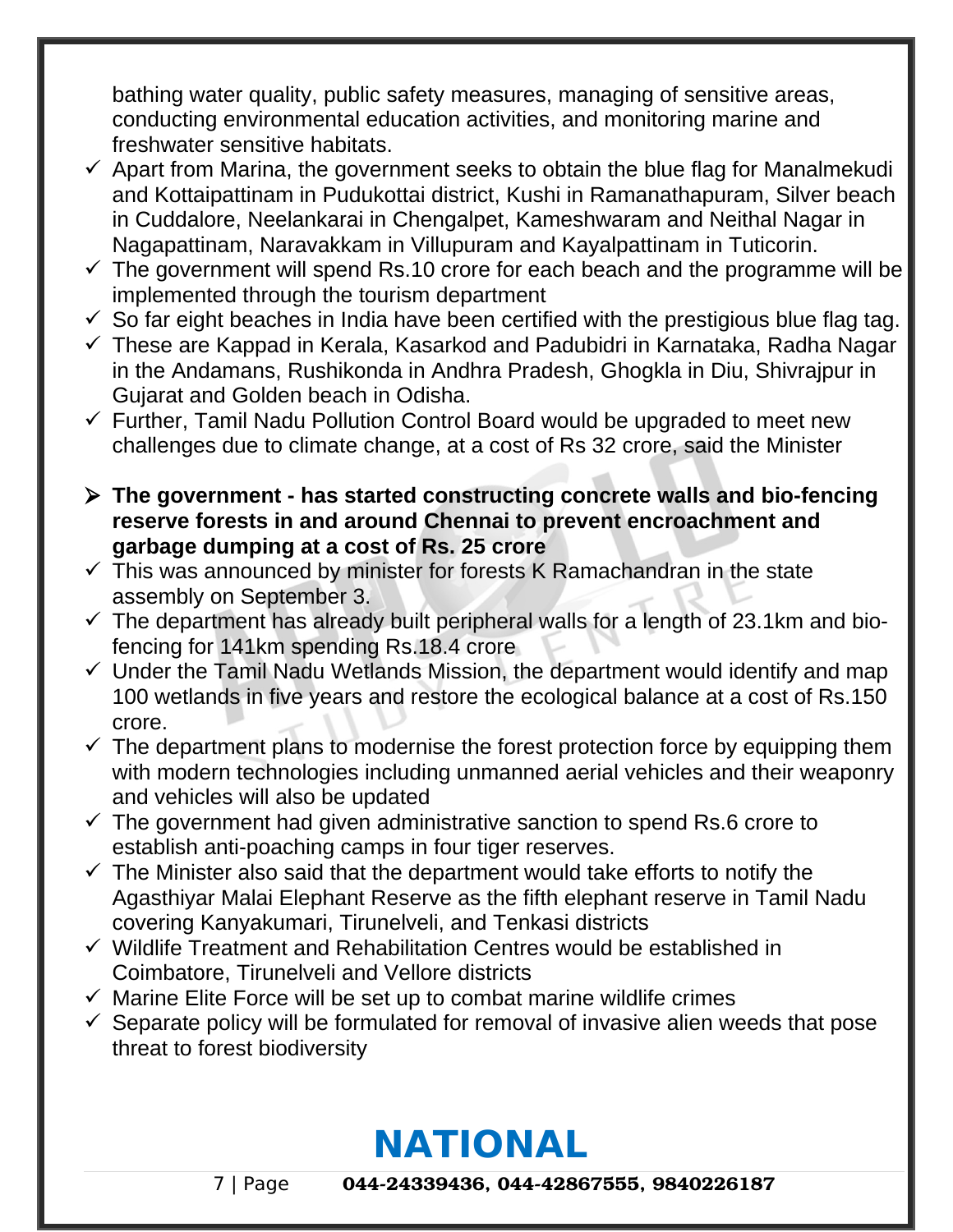- **The government has revised National List of Essential Medicines adding 39 new medicines under the list for proposed price cap**
- $\checkmark$  The move is expected to bring down prices of many widely used essential medicines
- $\checkmark$  The drugs that are added to the list include cancer drugs, anti-diabetes, antiviral, tuberculosis and medicines for HIV.
- $\checkmark$  The government has also deleted 16 drugs from the existing list
- $\checkmark$  The final National List of Essential Medicines (NLEM) now contains 399 essential medicines, up from 376 drugs that are currently under direct price control of the government.
- $\checkmark$  The revised NLEM, prepared by an expert committee under the Indian Council of Medical Research (ICMR), was submitted to health minister Mansukh Mandaviya on September 2.
- $\checkmark$  Once the NLEM is notified by the health ministry, it will be evaluated by the Standing Committee on Affordable Medicines and Health Products (SCAMHP) to assess which of the medicines require price capping.
- $\checkmark$  The final price capping will be done by the National Pharmaceutical Pricing Authority based on the recommendations of the SCAMHP, headed by Niti Aayog member-health Dr V K Paul.
- $\checkmark$  Out of these 399 medicines in the revised NLEM, 342 are in single therapeutic category, which means that these drugs are approved for treatment of just one indication or disease.
- $\checkmark$  Further, 42 drugs appear in two therapeutic categories, 11 appear in three therapeutic categories and four drugs appear in four therapeutic categories
- $\checkmark$  So far, with 374 drugs around 18% of the total local pharma market was under government price regulation.
- $\checkmark$  For all other non-scheduled medicines, companies are free to decide the launch price but can increase prices by only 10% annually.

## **CONFERENCES & SUMMITS**

- **Prime Minister Narendra Modi addressed the plenary session of 6th Eastern Economic Forum held in Vladivostok through video conferencing from New Delhi on September 3**
- $\checkmark$  In his address, PM Modi reiterated India's commitment as part of its 'Act East Policy' to work as a reliable partner of Russia
- $\checkmark$  He also lauded President Vladimir Putin's vision for the development of the Russian Far East and stressed on the importance of greater economic and commercial engagement in line with the 'Special and Privileged Strategic Partnership'.
- $\checkmark$  The PM highlighted the importance of health and pharma sectors as important areas of cooperation during the pandemic and referred to other potential areas of economic cooperation including diamond, coking coal, steel, timber etc.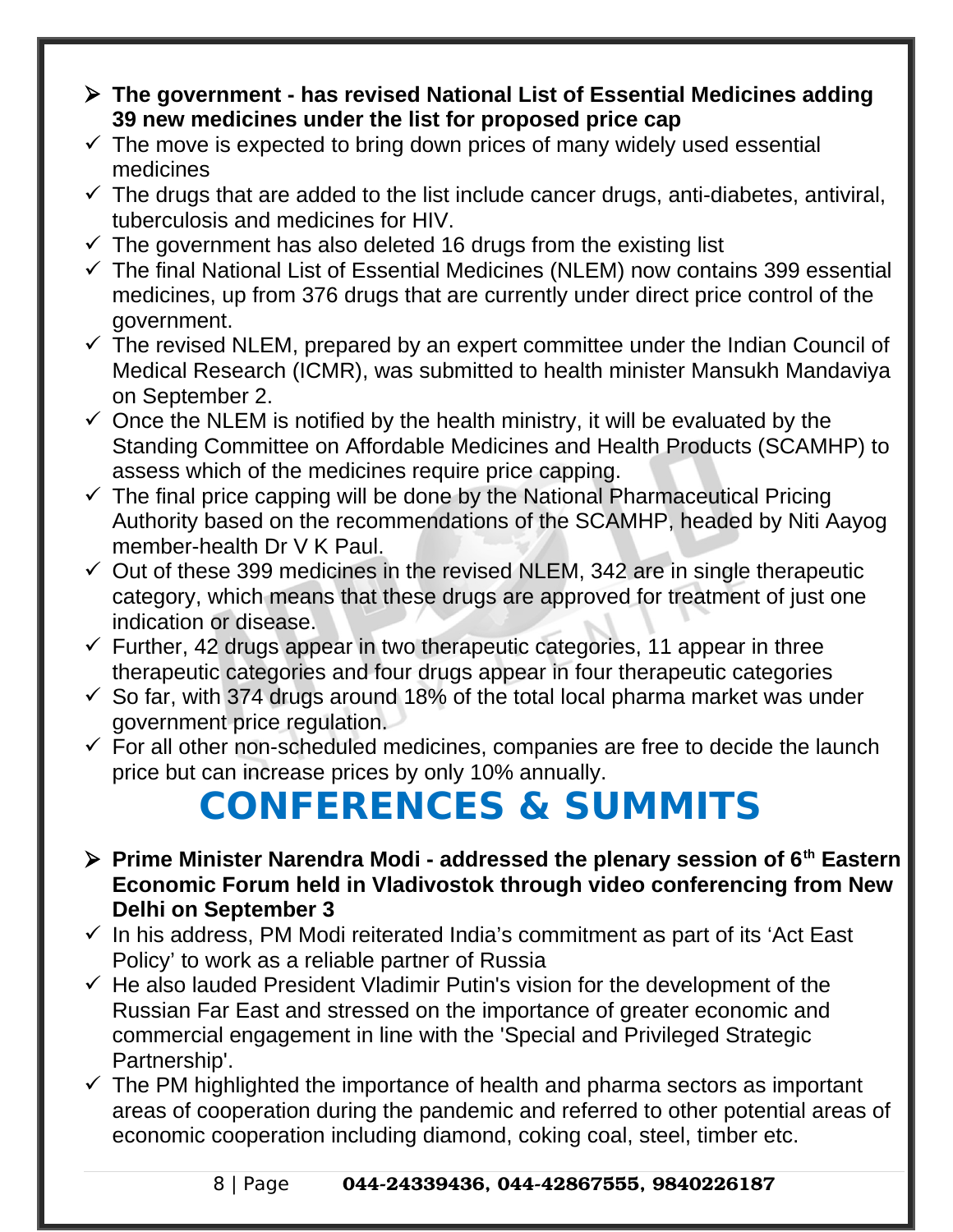

- $\checkmark$  Recalling the visit of Chief Ministers of Indian states to EEF-2019, the Prime Minister extended an invitation to the Governors of the 11 regions of Russian Far East to visit India.
- $\checkmark$  The PM also said that India-Russia energy partnership can help bring stability to the global energy market and added that India and Russia are partners in space exploration through the Gaganyaan programme.
- $\checkmark$  Prime minister highlighted that India's biggest shipyard, Mazagon docks limited, will partner with Zvezda for the construction of some of the most important commercial ships in the world.
- $\checkmark$  The PM also expressed happiness about the progress of Chennai-Vladivostok maritime corridor along with the International North-South Transport Corridor to bring India and Russia physically closer to each other.
- $\checkmark$  An Indian delegation led by Minister of Petroleum and Natural Gas Hardeep Singh Puri comprising leading Indian oil and gas companies is currently attending the India-Russia Business dialogue within the framework of EEF.
- $\checkmark$  An online meeting between Chief Minister of Gujarat Vijay Rupani and Governor of Sakha-Yakutia province of Russia was held on September 2 on the sidelines of EEF.
- $\checkmark$  Earlier, PM Narendra Modi was the Chief Guest for the 5th Eastern Economic Forum in 2019, the first by an Indian Prime Minister.
- $\checkmark$  PM Modi had announced a \$1-billion line of credit for the Far East while speaking as the chief guest at the last EEF meet in 2019
- $\checkmark$  EEF is an international meet held annually in Vladivostok to encourage foreign investments in Russia's resource-rich but underdeveloped Far East.

## **SPORTS**

- **India wins one silver and 2 bronze on Day 11 of the Tokyo Paralympics on September 3**
- $\checkmark$  Praveen Kumar, a Bachelor of Arts senior at Motilal Nehru College in Delhi, set a new Asian record to claim the high jump T64 silver medal